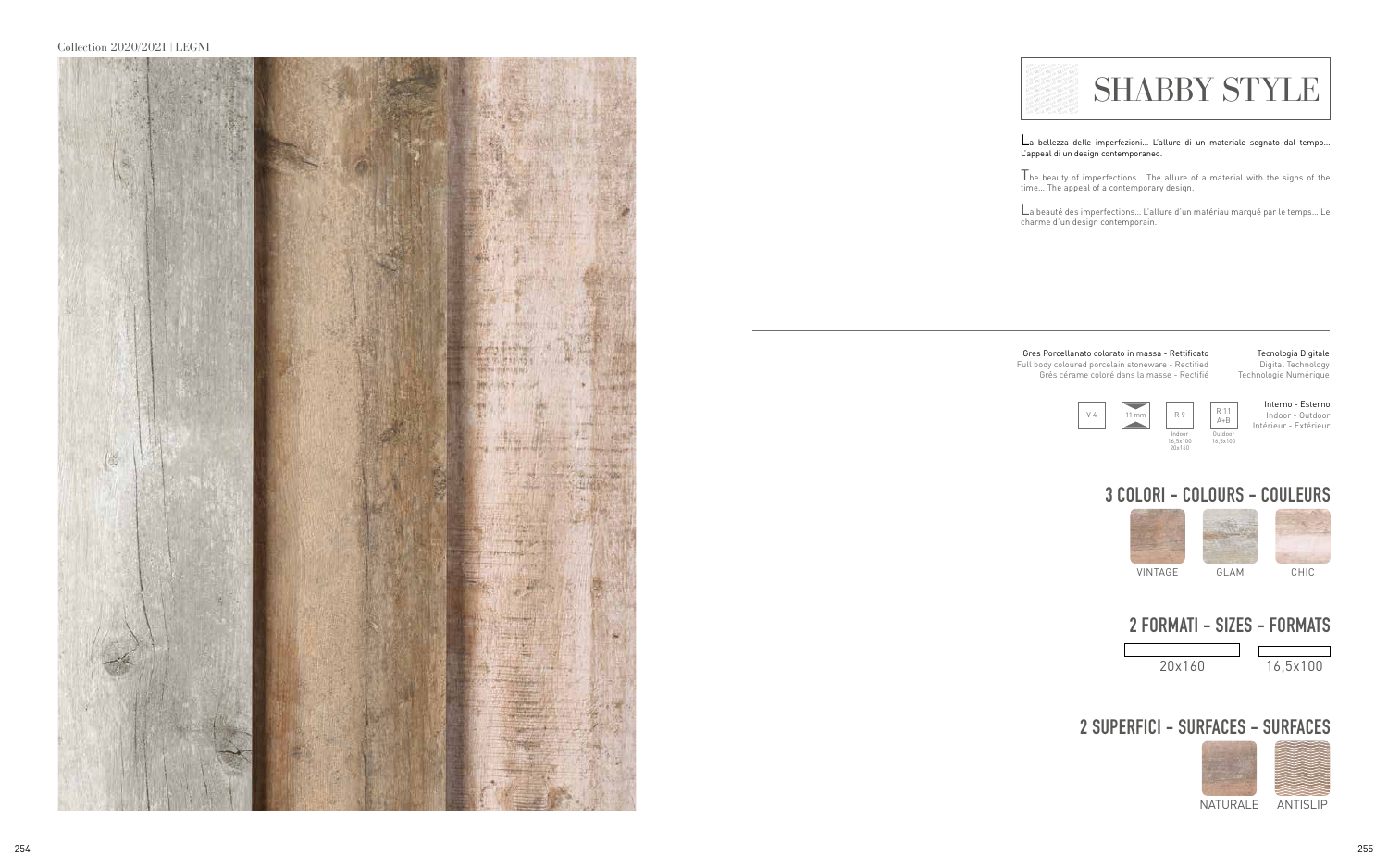



 $\triangle$ <br>SHABBY VINTAGE RETT. 16,5x100 - 6<sup>2/4"</sup>x39<sup>1/4"</sup>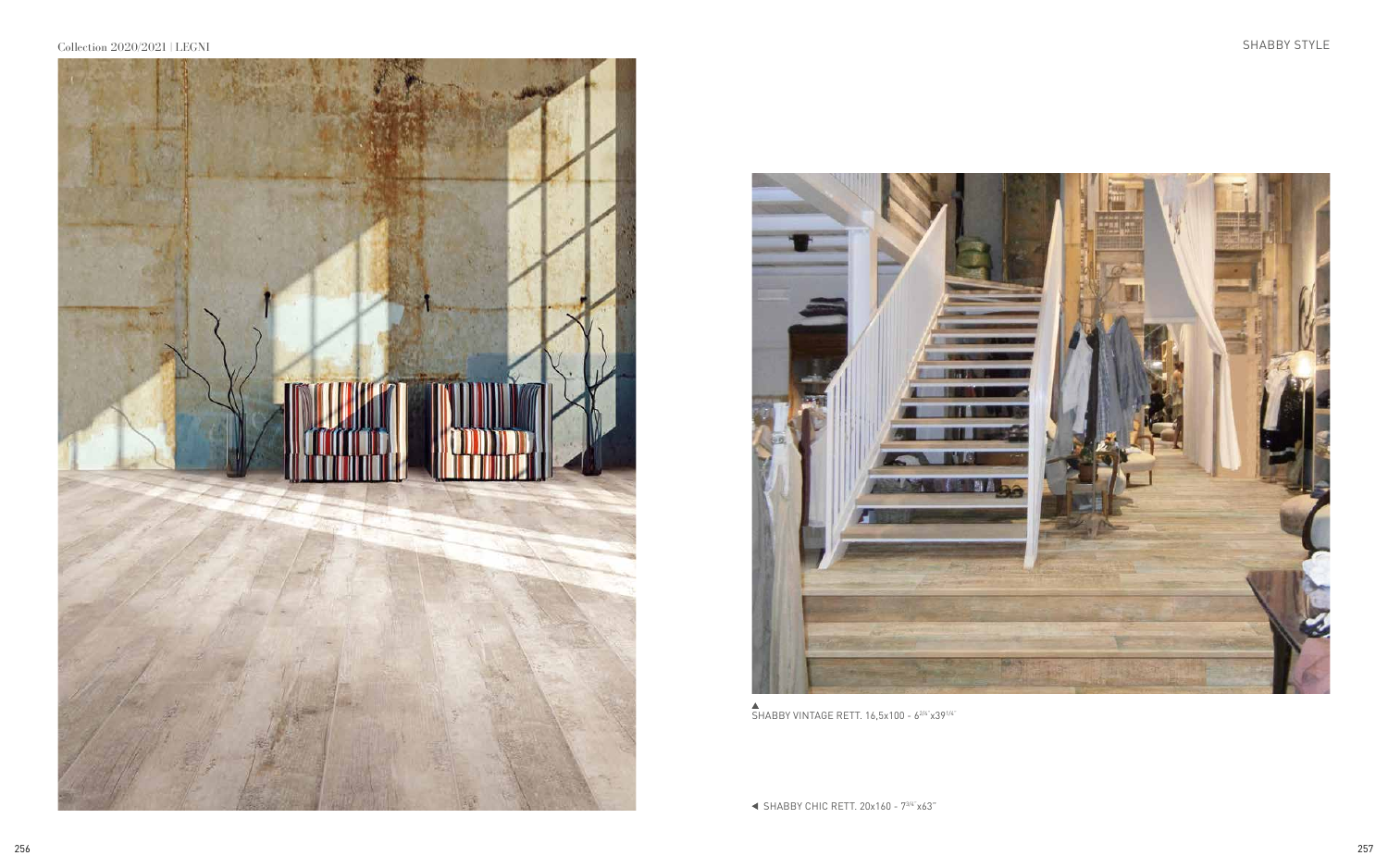

23

SHABBY ANTISLIP GLAM RETT. 16,5 x100 - 62/4" x391/4"

 $1000$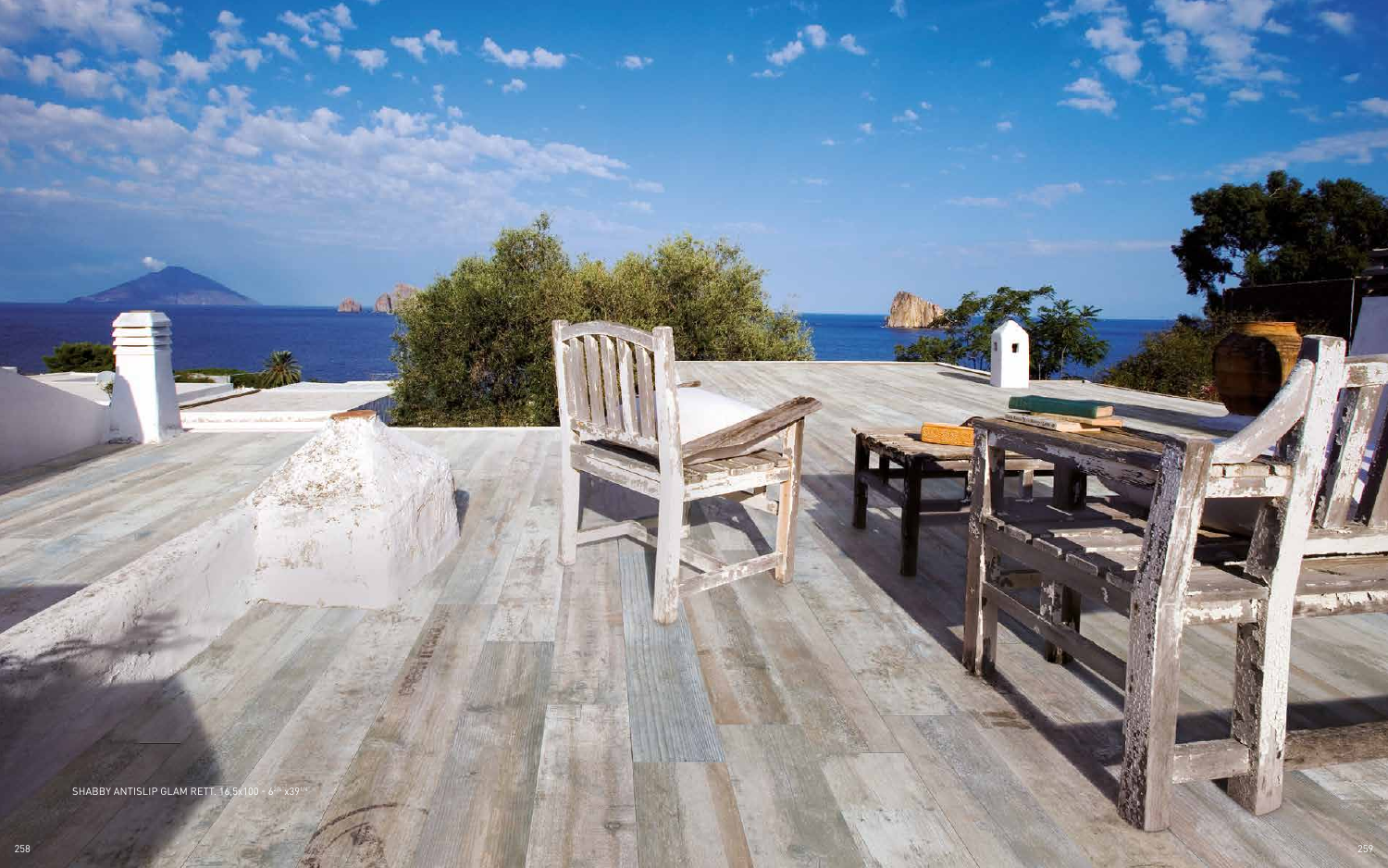



 $\blacktriangleleft$  SHABBY GLAM RETT. 16,5x100 - 6<sup>2/4"</sup>x39<sup>1/4"</sup>

SHABBY CHIC RETT. 20x160 - 7<sup>3/4"</sup>x63<sup>"</sup>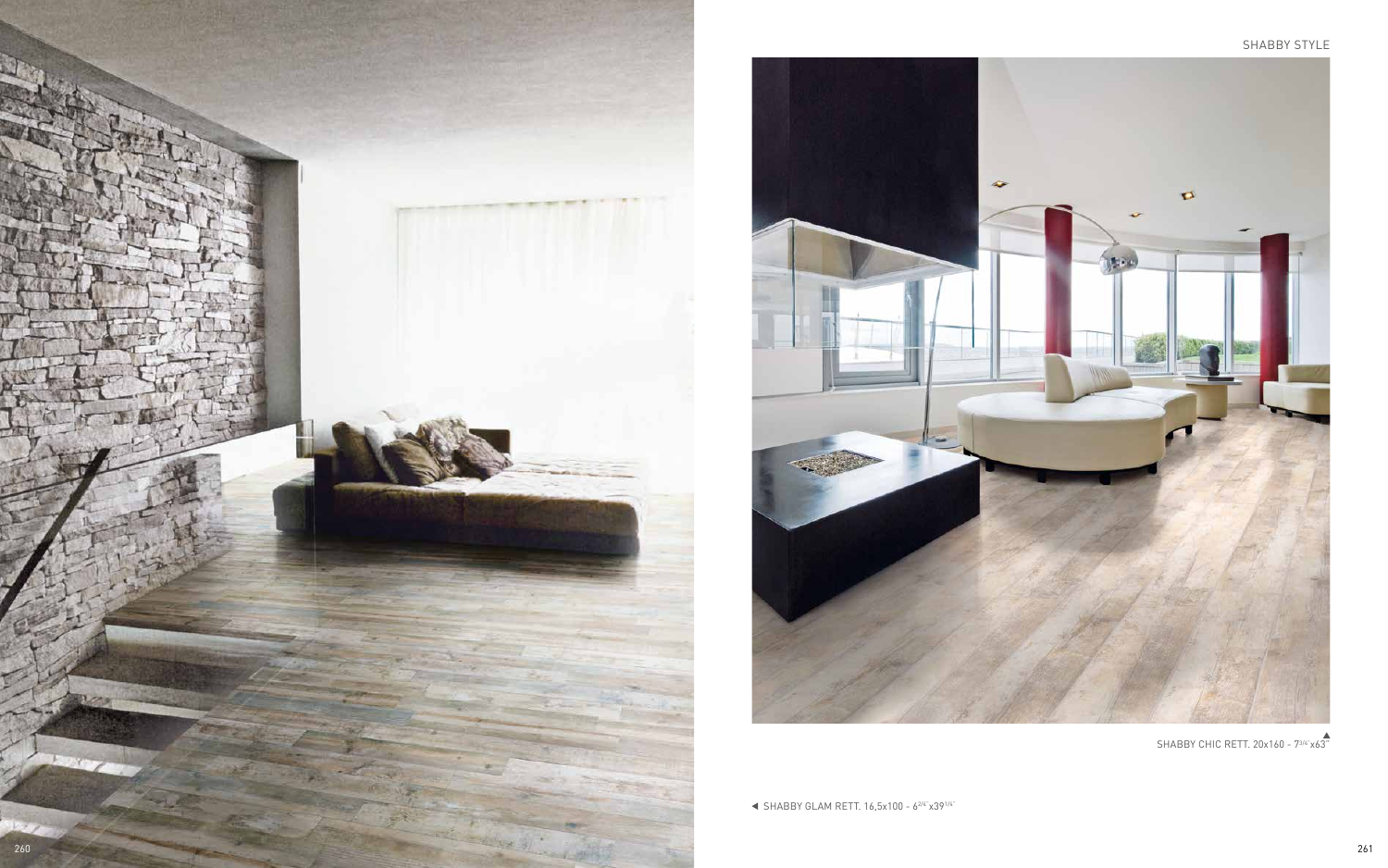Shabby Vintage rett. R9 Shabby Vintage Antislip rett. R11  $16,5x100 - 6^{2/4}x39^{1/4}$ 



Shabby Vintage rett. 20x160 - 73/4"x63"



55





| IMBALLI - PACKAGING - EMBALLAGES |                |         |         |         |            |            |            |  |  |
|----------------------------------|----------------|---------|---------|---------|------------|------------|------------|--|--|
|                                  |                |         |         |         | 無          |            |            |  |  |
| Formati - Sizes                  |                | Pz./Box | Mg./Box | Kg./Box | Box/Pallet | Mg./Pallet | Kg./Pallet |  |  |
| $16.5x100 - 6^{2/4}x39^{1/4}$    | $1 \text{ mm}$ |         | 0.99    | 22.80   | 48         | 47.52      | 1094.40    |  |  |
| $20x160 - 7^{3/4}x63$            | $1 \text{ mm}$ |         | 1,28    | 29.20   | 36         | 46.08      | 1051,20    |  |  |

### IMBALLI - PACKAGING - EMBALLAGES

Mosaico Shabby Vintage Stripes 33x33 - 13"x13" 19

Prodotto caratteristico stonalizzato e fornito miscelato. Characteristic product supplied in mixed shadings. Produit caractéristique dénuancé, mélangé dans les boîtes.

Posa con doppia spalmatura: stendere la colla su fondo e su materiale. Double spreading tecnique: spread the adhesive both on the surface (wall/floor) and on the tile. Pose à double encollage, étaler la colle soit sous le carreau soit sur le lit de pose.

Gradone squadrato  $\geq$  16 cm

 $\frac{1}{2}$  (luce 12,5x100 - 4<sup>2/64"</sup>x391<sup>/4"</sup>  $\frac{1}{2}$  16,5x100 - 6<sup>2/4"</sup>x39<sup>1/4"</sup>  $\frac{1}{2}$  75 (luce 12,5x100 - 4<sup>2/64"</sup>x39<sup>1/4"</sup> 16,5x100 - 6<sup>2/4"</sup>x39<sup>1/4"</sup>  $\frac{1}{2}$ 



Materiale da posarsi con fuga di almeno 2 mm. Gli articoli di lunghezza 100 e 160 cm devono essere posati sfalsati di 20 cm. Tiles must be installed with at least 2 mm joint. Tiles with a size of 100 and 160 cm must be installed with an offset of no more than 20 cm. Produit à poser avec un joint minimum de 2 mm. Les dalles de 100 et 160 cm de longueur doivent être posées avec un décalage maximum de 20 cm.



## PEZZI SPECIALI - SPECIAL TRIMS - PIÈCES SPÉCIALES



Naturale 8x100 - 3<sup>1/4"</sup> x39<sup>1/4"</sup> R 16

Naturale / Antislip  $\begin{picture}(180,170)(0,0) \put(0,0){\line(1,0){155}} \put(15,0){\line(1,0){155}} \put(15,0){\line(1,0){155}} \put(15,0){\line(1,0){155}} \put(15,0){\line(1,0){155}} \put(15,0){\line(1,0){155}} \put(15,0){\line(1,0){155}} \put(15,0){\line(1,0){155}} \put(15,0){\line(1,0){155}} \put(15,0){\line(1,$ 

Angolare squadrato dx/sx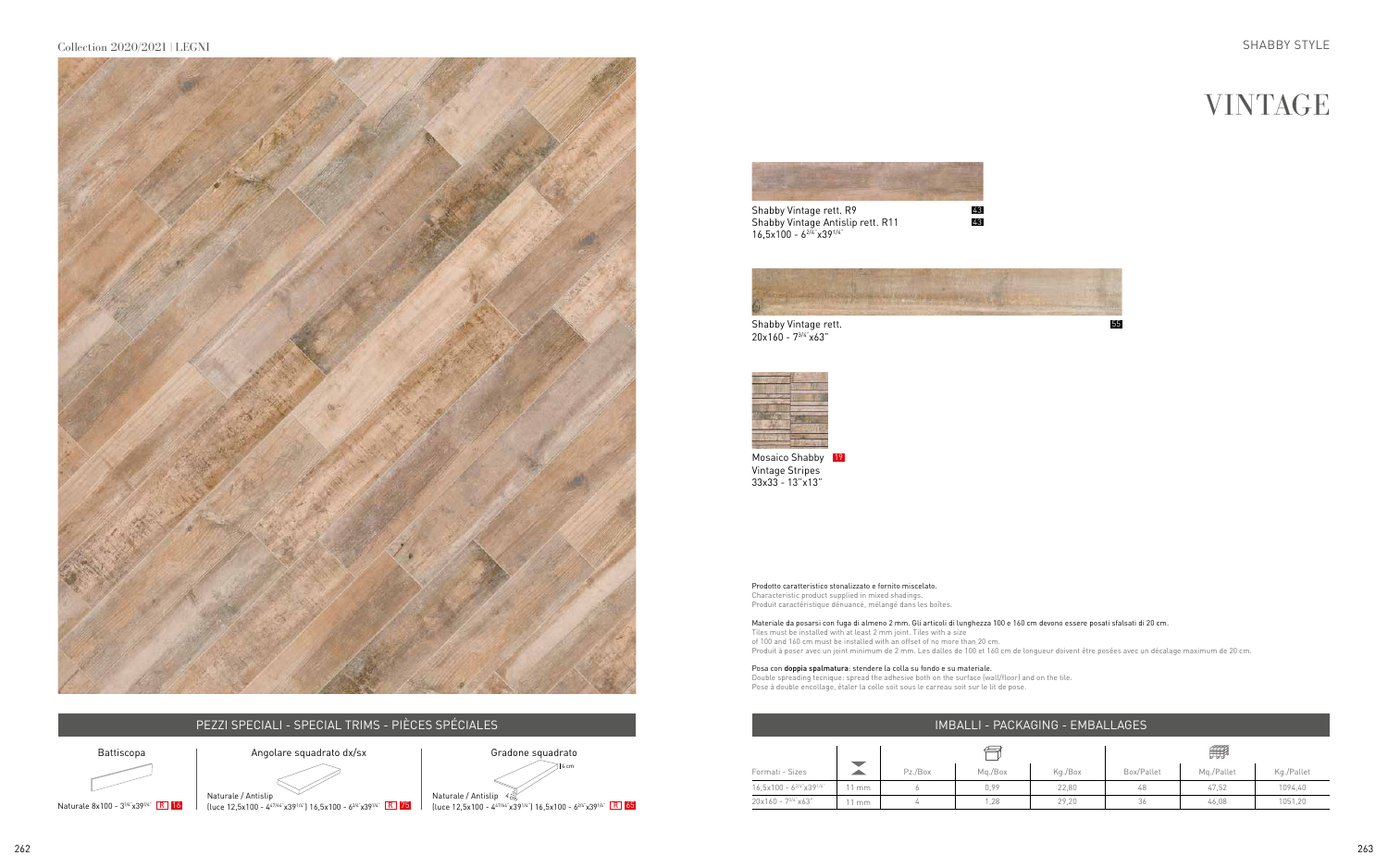

## PEZZI SPECIALI - SPECIAL TRIMS - PIÈCES SPÉCIALES IN ENTRE EN ENTRE EN CONTRACTO DE L'ANNO EN EN ENFRANCIAGES

Shabby Glam rett. R9 Shabby Glam Antislip rett. R11  $16,5x100 - 6^{2/4}x39^{1/4}$ 



Shabby Glam rett. 20x160 - 73/4"x63"



















Prodotto caratteristico stonalizzato e fornito miscelato. Characteristic product supplied in mixed shadings. Produit caractéristique dénuancé, mélangé dans les boîtes.

Posa con doppia spalmatura: stendere la colla su fondo e su materiale. Double spreading tecnique: spread the adhesive both on the surface (wall/floor) and on the tile. Pose à double encollage, étaler la colle soit sous le carreau soit sur le lit de pose.

Inserto Shabby Glam Mix rett.  $16,5x100 - 6^{2/4}x39^{1/4}$ 

Materiale da posarsi con fuga di almeno 2 mm. Gli articoli di lunghezza 100 e 160 cm devono essere posati sfalsati di 20 cm. Tiles must be installed with at least 2 mm joint. Tiles with a size of 100 and 160 cm must be installed with an offset of no more than 20 cm. Produit à poser avec un joint minimum de 2 mm. Les dalles de 100 et 160 cm de longueur doivent être posées avec un décalage maximum de 20 cm.



47 Mosaico Shabby 19 Glam Stripes 33x33 - 13"x13"



Mosaico Shabby Glam Curves 30x30 - 113/4"x113/4" 33

|                               |    |         |         |         | 無          |            |            |  |
|-------------------------------|----|---------|---------|---------|------------|------------|------------|--|
| Formati - Sizes               |    | Pz./Box | Mg./Box | Kg./Box | Box/Pallet | Mg./Pallet | Kg./Pallet |  |
| $16,5x100 - 6^{2/4}x39^{1/4}$ | mm |         | 0,99    | 22,80   | 48         | 47,52      | 1094,40    |  |
| 20x160 - 73/4"x63"            | mm |         | 1,28    | 29,20   | 36         | 46,08      | 1051,20    |  |







Angolare squadrato dx/sx



Naturale 8x100 - 3<sup>1/4"</sup> x39<sup>1/4"</sup> R 16

 $\frac{1}{2}$  (luce 12,5x100 - 4<sup>2/64"</sup>x391<sup>/4"</sup>  $\frac{1}{2}$  16,5x100 - 6<sup>2/4"</sup>x39<sup>1/4"</sup>  $\frac{1}{2}$  75 (luce 12,5x100 - 4<sup>2/64"</sup>x39<sup>1/4"</sup> 16,5x100 - 6<sup>2/4"</sup>x39<sup>1/4"</sup>  $\frac{1}{2}$ Naturale / Antislip  $\begin{picture}(180,170)(0,0) \put(0,0){\line(1,0){155}} \put(15,0){\line(1,0){155}} \put(15,0){\line(1,0){155}} \put(15,0){\line(1,0){155}} \put(15,0){\line(1,0){155}} \put(15,0){\line(1,0){155}} \put(15,0){\line(1,0){155}} \put(15,0){\line(1,0){155}} \put(15,0){\line(1,0){155}} \put(15,0){\line(1,$